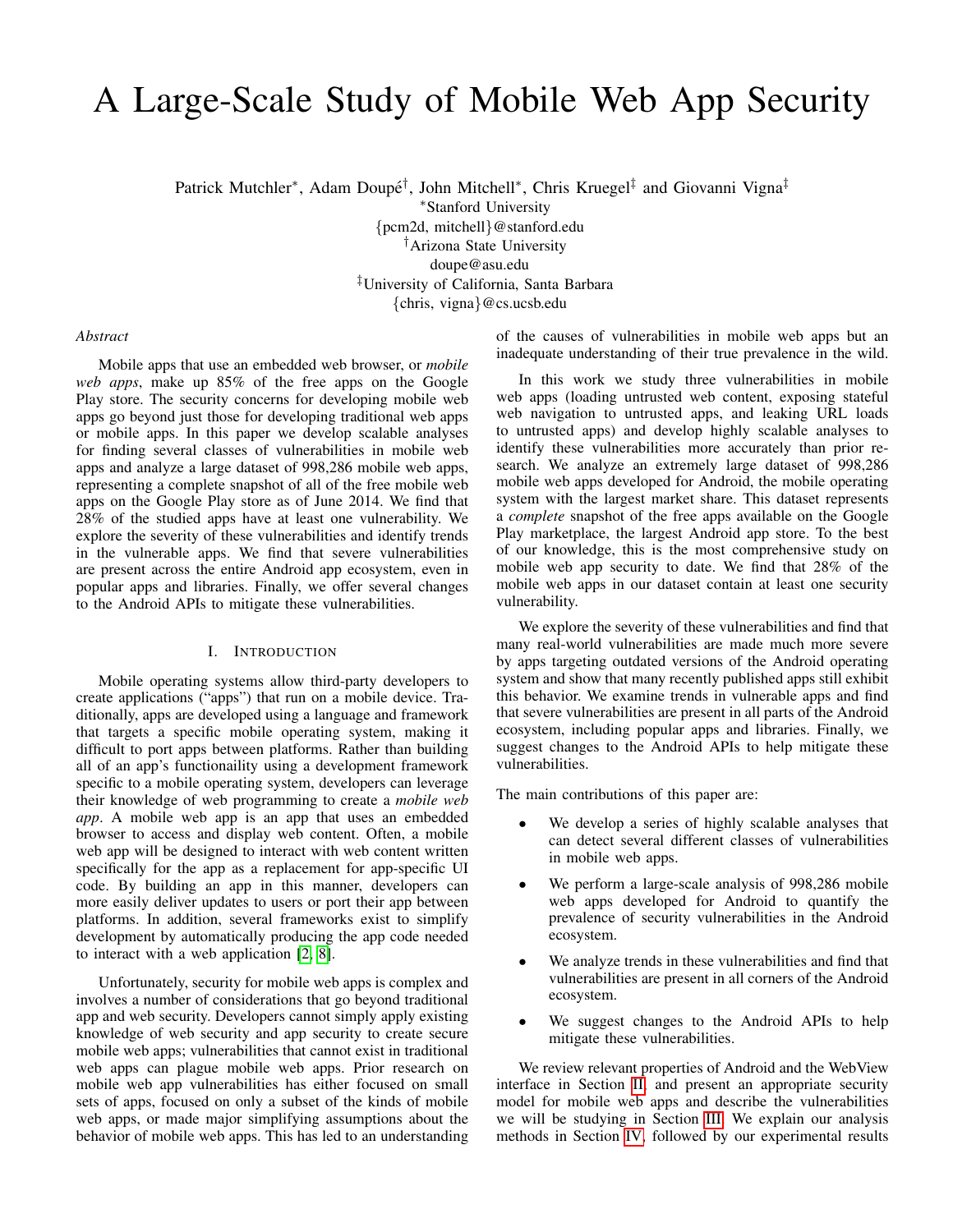in Section [V.](#page-5-0) Related work and conclusions are in sections [VI](#page-8-0) and [VII,](#page-9-2) respectively.

# II. BACKGROUND

<span id="page-1-0"></span>Before we can understand the possible vulnerabilities in mobile web apps we must first understand their structure. Note that for the remainder of this paper we will only examine mobile web apps written for the Android platform. However, mobile web apps are in no way unique to Android. iOS and Windows Phone 8 apps have similar functionality<sup>[1](#page-1-1)</sup>.

Android allows apps to embed a custom webkit browser, called a WebView. WebViews can render web content obtained either from the Internet or loaded from files stored on the mobile device. Apps load specific content in the WebView by calling the methods loadUrl, loadData, loadDataWithBaseUrl, or postUrl and passing either strings containing HTML content or URLs as parameters. URLs can either be for Internet resources or for resources stored locally on the mobile device. We call methods used to navigate the WebView to web content *navigation methods*. Users can interact with the rendered content just like they would in a web browser. We call any app that includes embedded web content a *mobile web app*.

While developers can create a mobile web app simply by creating a WebView element and directing it to their web backend, several frameworks exist to simplify development by producing all of the code necessary to load web content packaged with an app. These apps, which we call "PhoneGap apps" based on the most popular of these frameworks, represent a subset of all mobile web apps with the unique feature that they only retrieve web content stored locally on the device rather than interacting with a remote webserver. For the purposes of this study we treat PhoneGap apps as a subcategory of mobile web apps rather than singling out their unique structure.

# <span id="page-1-5"></span>*A. Inter-App Communication*

Some vulnerabilities in mobile web apps involve interapp communication. Apps primarily communicate with the Android operating system and other apps using an API for inter-process communication called *Intents*. When sending an Intent, apps specify either a specific app component to receive the Intent or that the Intent is a general action. Example actions include sending an email, performing a web search, or taking a picture. Intents that specify a specific app component are called *Explicit Intents* and are delivered only to the specified app component. Intents that specify an action are called *Implicit Intents* and are delivered to any app component that can handle that action. Apps declare the set of actions that each of their components can handle in their Manifest (an XML document packaged with the app) by declaring an *Intent Filter* for each component. Apps can also declare that a component can handle requests to view a particular resource by defining a custom URL pattern. A thorough examination of Intents can be found in [\[16\]](#page-9-3).

Listing [1](#page-1-2) shows part of a manifest for a simple app that contains two components. The first component responds to the

```
<activity android:name="SMSHandler">
  <intent-filter>
    <action android:name=
    "android.provider.Telephony.SMS_RECEIVED"/>
  </intent-filter>
</activity>
<activity android:name="WebHandler">
  <intent-filter>
    <action android:name=
    "android.intent.action.VIEW"/>
    <data android:scheme="http"/>
    <data android:host="example.com"/>
  </intent-filter>
</activity>
```
Listing 1: A partial app manifest demonstrating intent filters. The app registers two components. One will respond to incoming SMS messages and the other will respond to requests to load web pages from example.com

action SMS\_RECEIVED, which the Android operating system sends when there is an incoming text message. The second component responds to requests to load web URLs from host example.com.

# <span id="page-1-4"></span>*B. Controlling Navigation*

Most mobile web apps are not general purpose browsers. They are instead designed to interact with only specific web content. Android allows developers to intercept and prevent unsupported web resources from being loaded by implementing the callback methods shouldOverrideUrlLoading and shouldInterceptRequest. A WebView calls should-OverrideUrlLoading before loading a new page in a top level frame[2](#page-1-3) . A WebView calls shouldIntercept-Request before making any web request, including iframe and image loads. In both cases the app has an opportunity to prevent the resource load by returning true in the case of shouldOverrideUrlLoading or null in the case of shouldInterceptRequest. The default behavior of shouldOverrideUrlLoading is to prevent a load and the default behavior of shouldInterceptRequest is to *allow* a request. For the remainder of this paper we call these methods *navigation control methods*.

Simply overriding a URL load prevents a WebView from doing anything when a user clicks a link. This is unexpected and might harm user experience, so most apps will send an Intent to have the browser app load an overridden URL in addition to overriding the URL load. This approach allows apps to correctly constrain the web content loaded in their app without breaking links on the web. Listing [2](#page-2-1) shows a shouldOverrideUrlLoading implementation for a mobile web app that only supports content from the example.com domain. All other content is prevented from being loaded in the WebView and is sent to the default web browser instead.

<span id="page-1-1"></span><sup>&</sup>lt;sup>1</sup>Both platforms have a class that behaves similarly to the WebView class in Android. In iOS it is called a UIWebView and in Windows Phone 8 it is called a WebView.

<span id="page-1-3"></span><sup>2</sup>This method is not called when loading pages by calling navigation methods (i.e., when the app explicitly tells the WebView to load web content), by making POST requests, and by following redirects on Android versions below 3.0.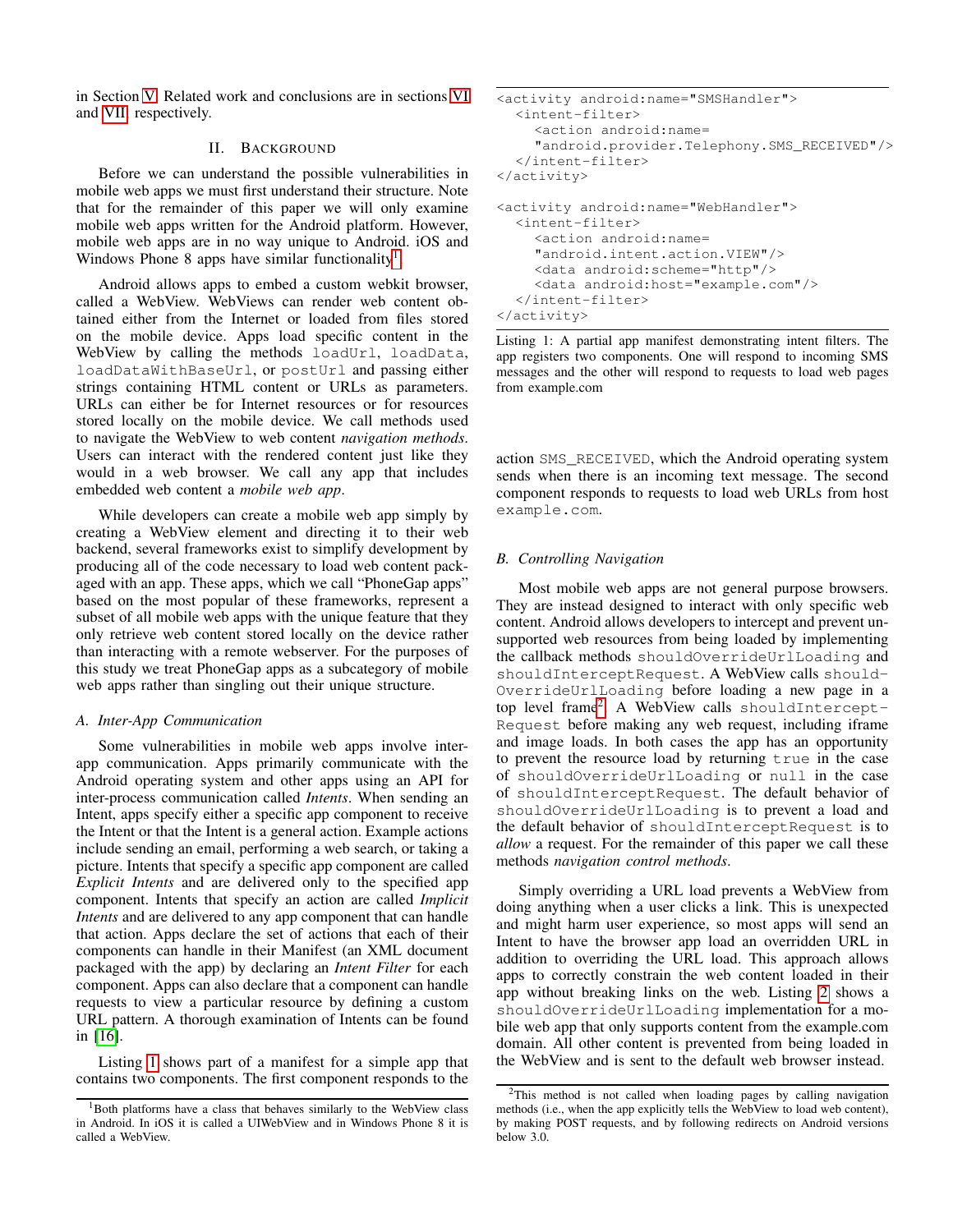```
public boolean shouldOverrideUrlLoading(
      WebView view, String url){
   String host = new URL(url).getHost();
   if(host.equals("example.com")){
      return false;
   }
   Intent i = new Intent(
      Intent.ACTION_VIEW,
      Uri.parse(url)
   );
   view.getContext().startActivity(i);
   return true;
}
```
Listing 2: A shouldOverrideUrlLoading implementation that constrains navigation to pages from example.com. Any page from another domain will be loaded in the default browser app.

## *C. JavaScript Bridge*

A key difference between a mobile web app and a typical web app is the enhanced capabilities of web content loaded in a mobile web app. Web browser are beginning to expose some APIs to web applications (e.g., location services), but a mobile web app is able to combine normal web application functionality with all of the functionality available to a mobile app. This combination allows developers to create rich new types of applications that cannot exist in a typical browser.

To facilitate tight communication between app code and web content, Android includes a feature called the *JavaScript Bridge*. This feature allows an app to directly expose its Java objects to JavaScript code running within a WebView. Specifically, if an app calls addJavascriptInterface(obj, "name") on a WebView instance then JavaScript code in that WebView can call name.foo() to cause the app to execute the Java object  $\circ$ bj's method  $f \circ \circ$ , and return its result to the JavaScript code. We call a Java object that has been added to the JavaScript Bridge a *Bridge Object* and the JavaScript object used to access the Bridge Object a *Bridge Reference*.

The relationship in Android between Bridge Objects, Bridge References, and the Same Origin Policy is unintuitive. If an app creates a Bridge Object then JavaScript code from *any* origin has access to a matching Bridge Reference, even if that content is loaded in an iframe. Bridge Objects remain available to web content loaded in a WebView even after navigating to a new page. Each Bridge Reference is protected from the others by Same Origin Policy but they can all call methods on the same Bridge Object. Therefore, Bridge Objects are tied to the WebView instance rather than isolated by Same Origin Policy.

Figure [1](#page-3-1) shows how multiple origins can use isolated Bridge References to access the same Bridge Object. This lack of confinement can allow malicious web content to attack an app through the JavaScript Bridge. No official mechanism exists to expose Bridge References to particular origins or provide any sort of access control. Official documentation on the JavaScript Bridge feature can be found in [\[7\]](#page-9-4).

# III. MOBILE WEB APP SECURITY

<span id="page-2-0"></span>In this section we describe the security model for mobile web apps and describe several classes of vulnerabilities in mobile web apps. We will later construct analyses to find and quantify these vulnerabilities in our dataset.

## *A. Adversary Model*

There are three relevant adversaries to consider when discussing mobile web app security:

App Adversary. The *app adversary* captures the attack capabilities of a malicious app running alongside a trusted app. An app adversary may read from and write to the shared filesystem, may send intents to any apps installed on the device, and may register components that respond to intents.

Network Adversary. The *network adversary* may receive, send, and block messages on the network. However, the network adversary does not have access to cryptographic keys of any other party. This is the standard network adversary used in the design and analysis of network security protocols.

Navigation-Restricted Web Adversary. The *navigationrestricted web adversary* is a variant of the typical web adversary. Specifically, the navigation-restricted web adversary may set up any number of malicious web sites and place any content on them. However, because mobile device users can only navigate mobile web apps through the interface of the app, a mobile web app may only navigate to a restricted set of sites that is limited by the internal checks and behavior of the app.

For comparison, the standard web adversary model assumes a user will visit any malicious content (in a separate tab or window from other content) [\[13\]](#page-9-5). This is a reasonable assumption in the design and analysis of web security mechanisms because browsers provide a URL bar for the user to visit any web content and there are ample mechanisms for tricking an honest user into visiting malicious content. In contrast, a user navigates a mobile web app only by interacting with the app itself or by following links in embedded web content that is reached in this way.

## *B. Studied Vulnerabilities*

*1) Loading Untrusted Content:* It is very difficult for a mobile web app to ensure that untrusted web content loaded in a WebView is safely confined to the WebView. Apps cannot easily control which domains have access to Bridge Objects, allowing untrusted web content to execute app code through the JavaScript Bridge. In addition, WebView contains an unpatched Universal Cross-Site Scripting vulnerability in versions below Android 4.4 [\[4,](#page-9-6) [1\]](#page-9-7). This vulnerability affects almost 60% of in use Android devices [\[5\]](#page-9-8). Finally, because mobile web apps do not include a URL bar, users have no indication about what site they are visiting and whether their connection is secure. This means that users cannot make an informed decision about whether to input sensitive information like credentials.

For these reasons, security best practices for mobile web apps state that it is not safe to load *any* untrusted web content in a WebView. This is true even if the untrusted content is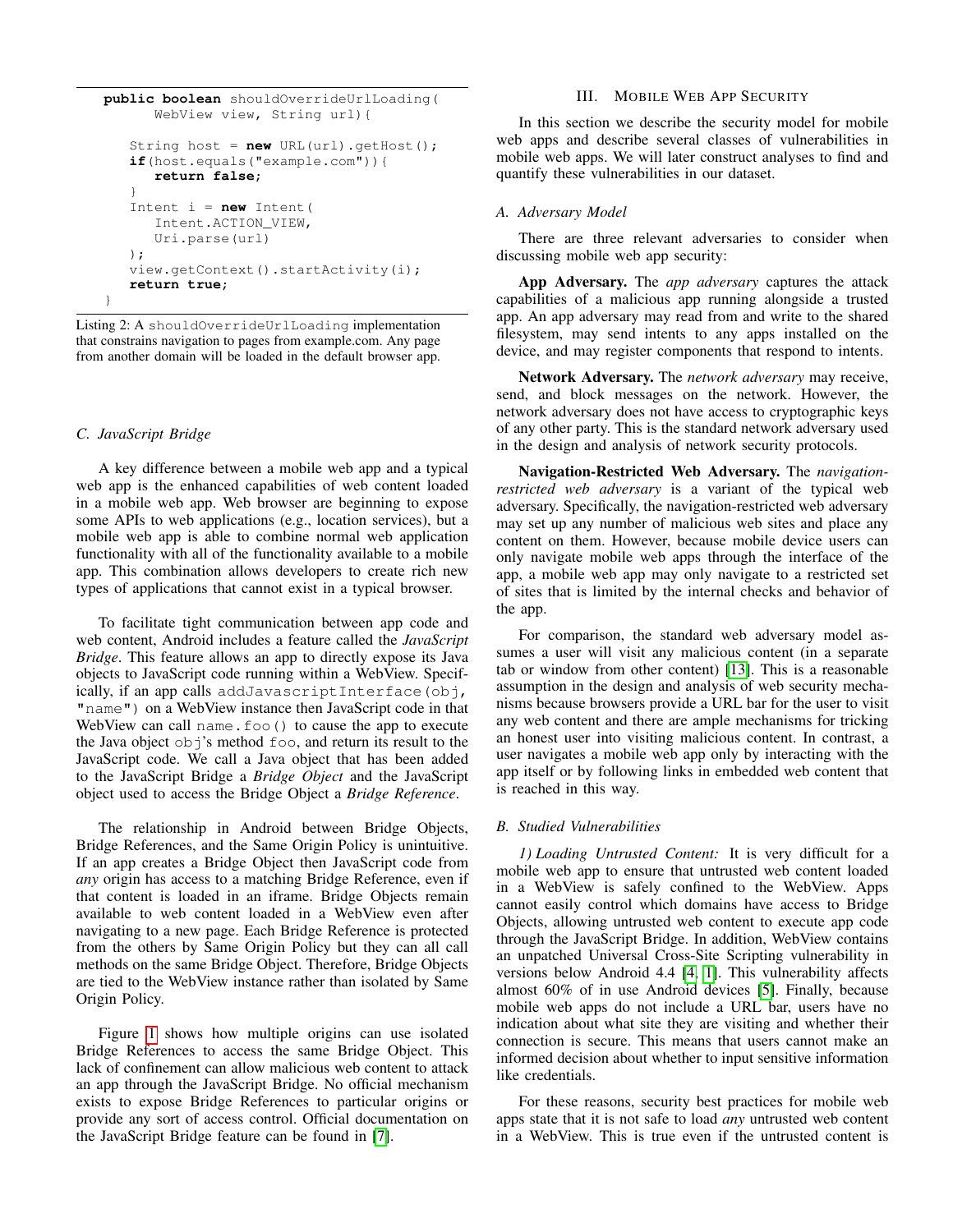<span id="page-3-1"></span>

Fig. 1: An example of Same Origin Policy limitations for the JavaScript Bridge. An app exposes an instance of MyObj to the JavaScript Bridge and loads a HTML page from example.com with an iframe containing content from ads.com. Both example.com and ads.com have access to a separate Bridge Reference "obj". These Bridge References are separated from each other by Same Origin Policy (dashed line) but both Bridge References can call methods on the same Bridge Object through the JavaScript Bridge.

loaded in an iframe. In general, there are four ways that a mobile web app can load untrusted content. An app can allow navigation to untrusted content through normal user interaction, it can load trusted content over HTTP, it can load trusted content that is stored insecurely on the device, or it can load trusted content over HTTPS but use HTTPS incorrectly.

The first three methods of loading untrusted web content are straightforward but the fourth method demands more explanation. In a traditional browser environment an app has no control over the browser's SSL implementation. If the browser finds a problem with its SSL connection then it displays a warning to the user. WebView, on the other hand, allows developers to control an app's behavior in the presence of SSL certificate errors by overriding the callback onReceived-SslError. This even includes proceeding with a resource load without informing the user. Apps that load resources over SSL despite invalid certificates lose all of the protection HTTPS gives them against active network adversaries.

<span id="page-3-2"></span>*2) Leaky URLs:* Apps can leak information through URL loads that are overridden by navigation control methods. When an app overrides a URL load and uses an Implicit Intent to load that resource, any app can handle that URL load. If a leaked URL contains private information then that information is leaked along with the URL. A developer might think that it is safe to use an Implicit Intent to deliver a URL to an app component because the URL matches a custom URL scheme but Android does not provide any protections on custom URL schemes. An example of this vulnerability was discussed by Chen et al. [\[15\]](#page-9-9) in relation to mobile OAuth implementations. If an app registers a custom URL pattern to receive the final callback URL in an OAuth transaction and uses an Implicit Intent to deliver the URL then a malicious app can register the same URL pattern and steal the OAuth credentials. See Figure 2 for a visual representation of this vulnerability.

*3) Exposed Stateful Navigation:* Developers must be careful about what app components they expose to Intents from foreign apps. Existing research has explored apps that leak privileged device operations (e.g, access to the filesystem or



Fig. 2: An app leaking an OAuth callback URL. In Step 1 both the vulnerable app and the malicious app register an app component to handle URLs matching the protocol scheme my\_oauth. In Step 2 the OAuth provider completes the protocol and responds with an HTTP 302 response to redirect the WebView. In Step 3 the WebView passes this URL to shouldOverrideUrlLoading, which uses an Implicit Intent to deliver the URL and leaks the URL to the malicious app in Step 4.

GPS) to foreign apps through Intents. Similarly, a mobile web app can leak privileged *web* operations to foreign apps by blindly responding to Intents. More specifically, if an app performs a call to postUrl in response to a foreign Intent then a malicious app can perform an attack similar to Cross-Site Request Forgery. For example, if a mobile web app uses a POST request to charge the user's credit card, and this request is exposed to foreign Intents then a malicious app could send an Intent to place a fraudulent charge without the user's knowledge or consent. In order to prevent this vulnerability, developers must ensure that any calls to postUrl that can be triggered by an Intent from a foreign app are confirmed by the user through some UI action.

#### IV. ANALYSES

<span id="page-3-0"></span>In this section we describe the methods used to identify vulnerabilities in mobile web apps and determine the severity of these vulnerabilities. In order to scale this experiment to a dataset of nearly one million apps we designed these techniques with efficiency as a priority. This can lead to some imprecision in our results, however, we note that several properties of mobile web apps make these analyses more precise then one might expect. We also note that our methods were designed to be conservative whenever possible so that we do not incorrectly flag secure apps as vulnerable. We discuss the limitations of our analyses and their effects on our results in more detail in Section [V.](#page-5-0)

## *A. Reachable Web Content*

Mobile web apps that load unsafe web content expose themselves to attack. We identify apps that load unsafe web content (e.g., content from untrusted domains or content loaded over HTTP) in three steps. (1) extract the set of initially reachable URLs from the app code, (2) extract the navigation control implementations from the app code, and (3) perform a web crawl from the initial URLs while respecting the navigation control behavior and report any unsafe web content. This method mirrors the true navigation behavior of an app.

*1) Initial Resources:* To find the set of web resources that a mobile web app loads directly we perform a string analysis that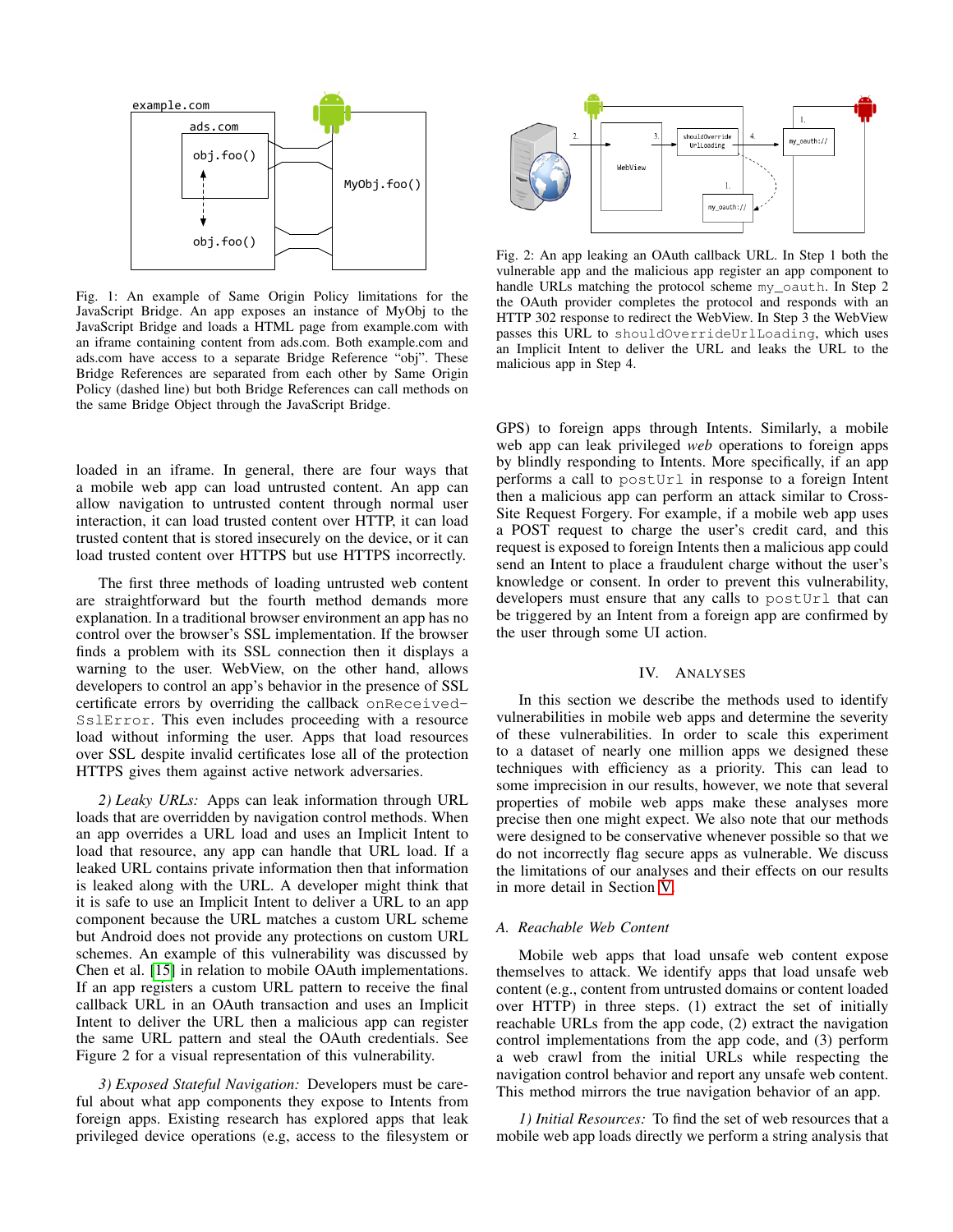reports the possible concrete values of parameters to navigation methods like loadUrl. In order to run quickly, our analysis is mostly intraprocedural and supports simple string operations (e.g., concatenation) but does not support more complex string operations (e.g., regular expression matching or substring replacement). This limits the precision of our analysis but, based on our analysis, we conclude that mobile web apps will often access hard-coded web addresses or build URLs very simply so this simple approach is often very effective. Strings that cannot be computed by our analysis usually originate either far away from a call to a navigation method or even in an entirely separate app component. Extracting these strings would require not only a precise points-to analysis but also an accurate understanding of the inter-component structure of an app, taking us beyond the state of the art in scalable program analyses. We built our string analysis using Soot, a Java instrumentation and analysis framework that has support for Dalvik bytecode [\[29,](#page-10-0) [12\]](#page-9-10).

When possible, our string analysis also reports known prefixes to unknown values. The prefix can give us information about the loaded content even if we cannot compute the URL. For example, a URL with the concrete prefix http:// tells us that an app is loading content over an insecure connection even if we do not know what content the app is loading.

In Android apps, many string constants are not defined in app code. Instead they are defined in a XML documents packaged with the app and then referenced by calling Resources.getString or similar methods. A naive string analysis will fail to find these constants. We parse these XML documents and replace calls to Resources.getString and similar methods with their equivalent constant string values before running our analysis. We use apktool [\[6\]](#page-9-11) to unpackage app contents and access these XML documents.

*2) Handling Navigation Control:* In order to understand how an app can navigate the web and expose itself to unsafe web content we must understand the behavior of any implementations of shouldOverrideUrlLoading and shouldInterceptRequest, the details of which are described in Section [II-B.](#page-1-4) Previous work by Chin et al. [\[17\]](#page-10-1) categorized implementations as allowing *all* navigation or *no* navigation based on a heuristic and performed a web crawl if an implementation was categorized as allowing navigation. This does not capture the full behavior of navigation control in Android because many apps will allow navigation to some URLs but not others (as our example in Listing [2](#page-2-1) demonstrates). In addition, the authors do not analyze implementations of shouldInterceptRequest. Below, we describe our approach that more precisely handles navigation control methods by computing the results of these methods for concrete URLs.

We extract an app's implementations of should-OverrideUrlLoading and shouldIntercept-Request and create a runnable Java program that, when given a URL to test, reports the behavior of these methods as if they had been called on that URL during normal app execution. Specifically, we compute and extract a *backwards slice* of the method with respect to any return statements, calls to navigation methods, and calls to send Intents. A backwards slice is the set of all program statements that can affect the execution of a set of interesting program statements [\[31\]](#page-10-2). Algorithms to compute backwards slices for sequential programs are well understood, and we use a known algorithm to compute our slices [\[11\]](#page-9-12). This approach is much more efficient than running an app in an emulator to determine if a WebView is allowed to load a page.

A backwards slice might contain program statements that cannot be executed outside of the Android emulator. For example, an implementation of shouldOverrideUrlLoading might access a hardware sensor or the filesystem. In order to keep our approach sound but still execute extracted slices, we remove any statements that we cannot execute in a stand-alone Java executable and insert instrumentation to mark data that these statements can edit as unknown. If during execution a statement uses unknown data we halt execution and report that the result could not be determined.

A true backwards slice is sometimes unecessary to correctly capture the behavior of a navigation control method. We do not care about the behavior of particular statements in a navigation control method. We only care about the overall behavior of the method. Two different program statements that return the same value are identical for our purposes. Therefore, we can further simplify our slice by combining "identical" basic blocks. Specifically, if all paths from a particular branch statement exhibit the same behavior with respect to return statements, calls to navigation methods, and calls to send Intents then we can replace the branch and all dominated statements with their shared behavior. This pruning step makes it possible to execute slices that branch based on app state for reasons other than controlling navigation. Like our string analysis, our slicer was built using Soot.

*3) Crawling:* Once we have the set of initial URLs and the extracted navigation control implementations we can identify the set of resources that an app can reach by performing a web crawl starting from each initial URL and only loading a resource if the extracted navigation control implementations allow it. We are careful to spoof the appropriate headers<sup>[3](#page-4-0)</sup> of our requests to ensure that the web server responds with the same content that the app would have retrieved.

Finally, we must decide if web content reachable through user interaction is trusted or not. Apps do not explicitly list the set of web domains that they trust so this must be inferred from the behavior of the app. We assume that an app trusts the local private filesystem (file://), all domains of initially loaded web content, and all subdomains of trusted domains. If a web crawl reaches content from any untrusted domain then we report a security violation.

# *B. Exposed Stateful Navigation*

Apps that expose postUrl calls to foreign Intents are vulnerable to a CSRF-like attack where foreign apps can force state changes in the backing web application. A call to postUrl is exposed if it can be reached from an exposed app component without any user interaction. We find the set of exposed app components by examining the app's Manifest (see Section [II-A\)](#page-1-5). The challenge is how to determine if there

<span id="page-4-0"></span><sup>3</sup>Specifically, we specify the X-Requested-With header, which Android sets to the unique app id of the app that made the request, and the User-Agent header.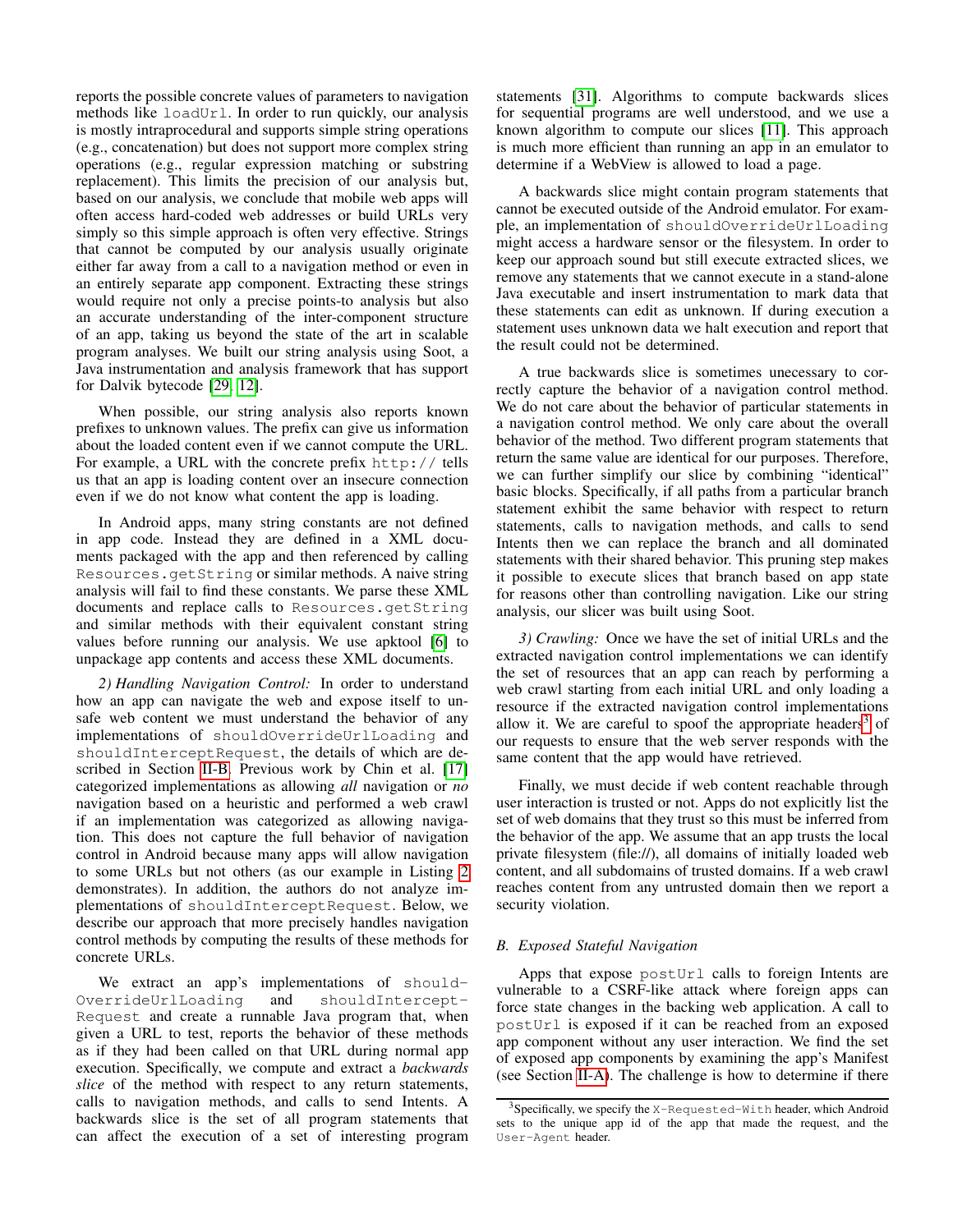<span id="page-5-1"></span>

Fig. 3: A path from a foreign Intent to  $postUr1$  that is broken by a UI callback. Clicking the button calls onClick but the call edge comes from the OS and is not present in app code. Solid edges are found during reachability analysis and dashed edges are not.

|  |  |  | has been any user interaction during an execution path from an |  |  |  |  |
|--|--|--|----------------------------------------------------------------|--|--|--|--|
|  |  |  | app component's initialization methods to a call to postUrl.   |  |  |  |  |

We observe that user interaction in Android is generally handled through callback methods. For example, to create a conformation dialog box an app might create a UI element and hook a callback method to the *confirm* button. If the user confirms the action, the operating system will then call the registered method. This design pattern means that control flow involving user interaction will break at the callback methods in a normal reachability analysis so paths that involve user input will not be reported. We can therefore perform a traditional reachability analysis starting with each exposed app component's initialization methods (onCreate, onStart, and onResume) to find exposed POST requests. Figure [3](#page-5-1) shows a path to a navigation method that is broken at a callback method where user interaction occurs.

Performing a precise points-to analysis necessary to compute a precise call graph is too inefficient to scale to our dataset. Instead, we compute the possible receiver methods of a call site by considering only the syntactic type of the receiver object. This approach can generate spurious call edges and lead to false positives but allows us to fully analyze our dataset more efficiently.

#### *C. Mishandled Certificate Errors*

By default, an embedded WebView will cancel loading a resource over HTTPS when there is a certificate error, however developers are able to change this behavior by implementing the method onReceivedSslError. Developers can do one of three things in this method. They can let the request proceed as normal by calling SslErrorHandler.proceed, cancel the request by calling SslErrorHandler.cancel, or load a different resource by calling a navigation method. It is difficult to statically determine if an implementation is correctly validating a certificate. Therefore, we only analyze whether an implementation *must* ignore certificate errors on all paths and conservatively report all other apps as secure. We can do this completely intraprocedurally by also performing an escape analysis to ensure that a reference to the SslErrorHandler instance does not leave the method body.

# *D. Leaky URLs*

An app "leaks" a URL load if it prevents that URL from being loaded with shouldOverrideUrlLoading and instead has the operating system process the request.

| <b>Mobile Web App Feature</b> | $\%$ Apps |
|-------------------------------|-----------|
| JavaScript Enabled            | 97        |
| JavaScript Bridge             | 36        |
| shouldOverrideUrlLoading      | 94        |
| shouldInterceptRequest        | 47        |
| onReceivedSslError            | 27        |
| postUrl                       | 2         |
| <b>Custom URL Patterns</b>    |           |

TABLE I: The percentage of mobile web apps that contain functionality we study in this experiment.

Foreign apps can register an app component to handle the URL load. However, it is often correct behavior for an app to send a URL load to be handled by the operating system. A leaky URL is only a security violation if the app *intends* to load that URL itself.

We say that an app intends to load a URL if the URL matches a custom URL pattern registered by the app in its Manifest. We identify vulnerable apps by computing a regular expression that describes the URL patterns that an app registers in its Manifest and then generating sample URLs to test against an app's implementation of shouldOverrideUrl-Loading. We report a vulnerability if any URLs matching a custom URL pattern are allowed to escape the app by the appropriate implementation of shouldOverrideUrl-Loading.

#### V. RESULTS

<span id="page-5-0"></span>Our snapshot of the Google Play store contains 1,172,610 apps, 998,286 (85%) of which use a WebView in some fashion. These apps represent a complete snapshot of the free mobile web apps on the store as of June, 2014. Along with the apps, we collected data about each app including the number of times it has been downloaded and the most recent date that it was updated. We performed our analyses on 100 Amazon EC2 c3.4xlarge virtual machines for approximately 700 compute hours. Table 1 shows the percentage of mobile web apps that use features relevant to this study. In total, 28% of mobile web apps in our dataset contained at least one vulnerability. We are currently reporting these vulnerabilities to the developers of the most popular apps and libraries. A summary of our results can be found in Table 2.

### *A. Unsafe Navigation*

15% of the apps in our dataset contained at least one fully computed URL for an Internet resource (as opposed to a local file). Of these apps, 34% (5% of the total population) were able to reach untrusted web content by navigating from an initial URL while still obeying the behavior of any navigation control methods. Notably, almost all of these apps could reach untrusted content either in a single link or in an iframe on an initially loaded page.

# *B. Unsafe Content Retrieval*

40% of the mobile web apps in our dataset had a computable scheme for at least one URL. 56% of these apps (22% of the total population) contained a URL with an HTTP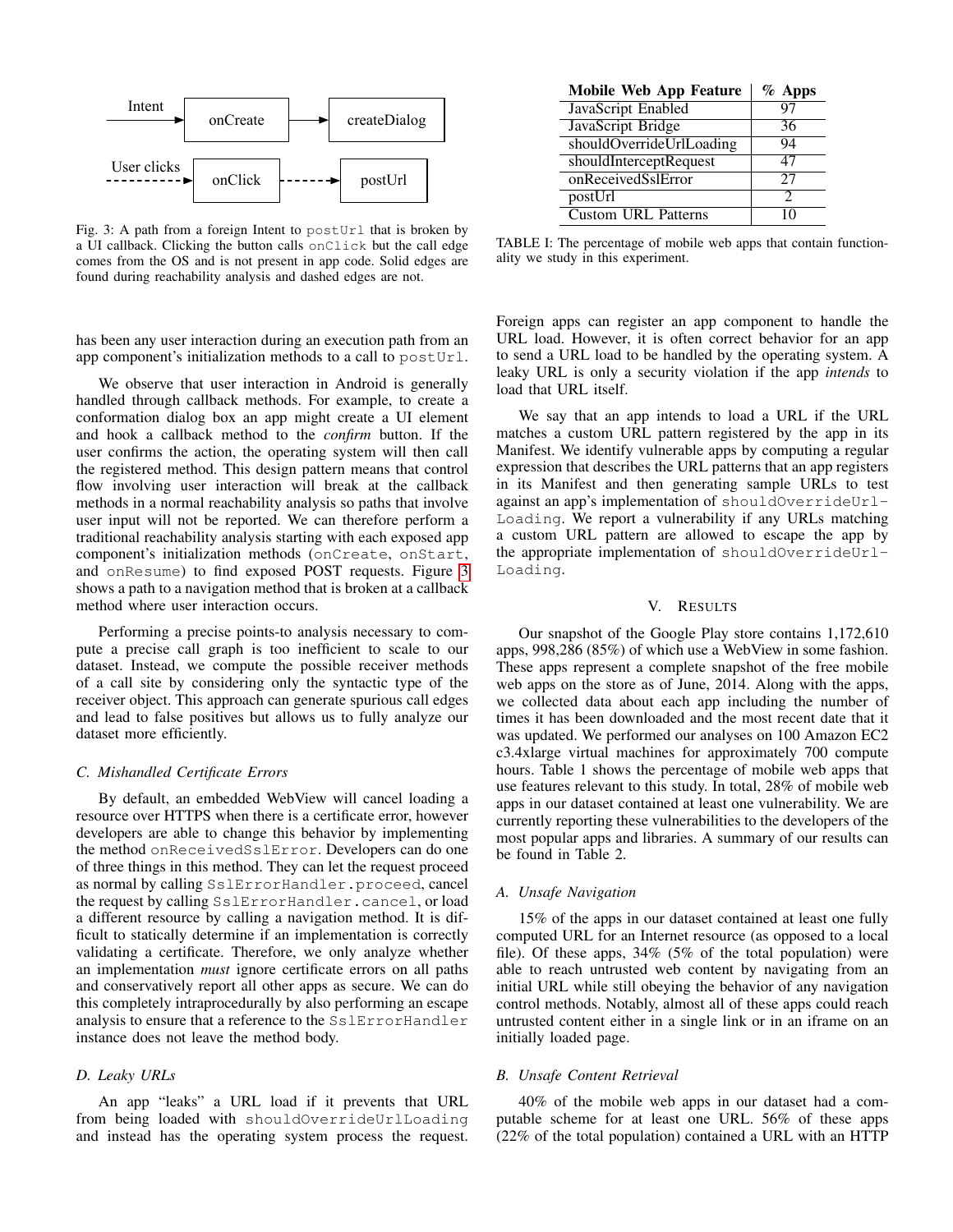scheme. Only 63% of the apps contained a scheme for *any* Internet resource (HTTP or HTTPS) so the large majority of mobile web apps that retrieve content from the Internet (as opposed to a local file) retrieve some content unsafely. We found that almost no apps (less than 0.1%) load web content from the SD card.

### *C. Unsafe Certificate Validation*

27% of mobile web apps in our dataset contain at least one implementation of onReceivedSslError. 29% of these apps (8% of the total population) contained at least one implementation that ignores certificate errors on all code paths. If we include unsound results where the SslErrorHandler instance can escape the method body then the vulnerability rate jumps to 32%. These numbers together provide a sound under and over approximation of the percentage of apps that always ignore certificate errors.

We note that there appears to be widespread confusion about the intended use and consequences of onReceivedSslError. We analyzed the corpus of posts on StackOverflow [\[9\]](#page-9-13) and found 128 posts that include implementations of onReceivedSslError. 117 of these posts ignore the certificate error on all code paths. These posts are most commonly helping developers get content loaded over HTTPS to display properly when using a self-signed certificate. While apps that perform web requests manually can pin a trusted certificate using a TrustManager instance, WebView does not have an official mechanism for trusting self-signed certificates. We suspect that developers believe that implementing onReceivedSslError is an appropriate alternative and do not understand the consequences of ignoring all errors.

### *D. Exposed POST Requests*

1.9% of mobile web apps in our dataset contain at least one call to postUrl. Of these apps, our analysis reports that  $6.6\%$  expose a call to postUrl to foreign intents. This result is interesting in that the percentage of apps that fail to use postUrl safely is quite high but the vulnerability is rare in the overall app ecosystem.

## *E. Leaky URLs*

10% of mobile web apps in our dataset register at least one custom URL scheme. Of these apps, 16% of these apps (1.6% of the total population) can leak a matching URL to another app by overriding it with shouldOverrideUrlLoading and sending it to the operating system as an implicit intent. Among the vulnerable apps are 1,135 apps that leak URLs with OAuth schemes in the manner described in Section [III-B2.](#page-3-2)

# *F. Expired Domains*

While crawling the apps in our dataset we found that 193 mobile web apps loaded an expired domain directly—that is, the expired domain was one of the initial URLs loaded by the app. Because apps remain installed on user's devices even after a company goes out of business, this represents an interesting new way that an attacker can deliver malicious content to a mobile web app even if an app uses HTTPS properly and only loads content from trusted domains.

| Vuln                     | % Relevant | % Vulnerable |
|--------------------------|------------|--------------|
| <b>Unsafe Navigation</b> | 15         | 34           |
| Unsafe Retrieval         | 10         | 56           |
| Unsafe SSL               | フフ         | 29           |
| Exposed POST             |            |              |
| Leaky URL                |            |              |

TABLE II: A summary of vulnerability rates in mobile web apps. The "% Relevant" column reports the percentage of apps in our dataset that could exhibit a vulnerability because they have all of necessary functionality and we could compute sufficient information about the app. The "% Vulnerable" column reports the percentage of these apps that contain vulnerabilities.

We took over seven expired domains, chosen based on the popularity of the app that loaded that domain. We followed the methodology for domain takeovers established by Nikiforakis et al. [\[26\]](#page-10-3). In total, we received 833 hits to these domains that came from a mobile web app (determined by looking at the X-requested-with header). This result demonstrates that this is a feasible new method of attacking mobile web apps.

# *G. Library Vulnerabilities*

Libraries that contain security vulnerabilities are very worrisome as a single vulnerability can be present in a large number of apps and developers generally do not audit libraries they use for security vulnerabilities. Table 3 shows the percentage of vulnerabilities that can be attributed to library code. It is clear from these results that vulnerabilities in libraries are as serious of a concern as vulnerabilities in main app code. More than half of the observed vulnerabilities related to unsafe retrieval of web content or ignoring SSL errors come from library code. A few library classes in particular account for an enormous number of vulnerabilities in our dataset. A single faulty implementation of onReceivedSslError is present in 10,175 apps and is the sixth most frequently occurring implementation of onReceivedSslError in the entire app ecosystem.

The overwhelming majority libraries that contain vulnerabilities are either ad libraries or mobile web app framework libraries. Of the 50 library classes that contribute the most total vulnerabilities across all apps, 28 (56%) are from framework libraries and 22 (44%) are from ad libraries.

## *H. Vulnerability Trends*

The huge majority of apps on the Google Play store are only downloaded by a few users and many apps are published but not maintained over time. An overall vulnerability rate

| Vuln                     | % Library Vulnerabilities |
|--------------------------|---------------------------|
| <b>Unsafe Navigation</b> | 29                        |
| Unsafe Retrieval         | 51                        |
| Unsafe SSL               | 53                        |
| Exposed POST             |                           |
| Leaky URL                |                           |

TABLE III: The percentage of vulnerabilities in each vulnerability class that can be attributed to library code.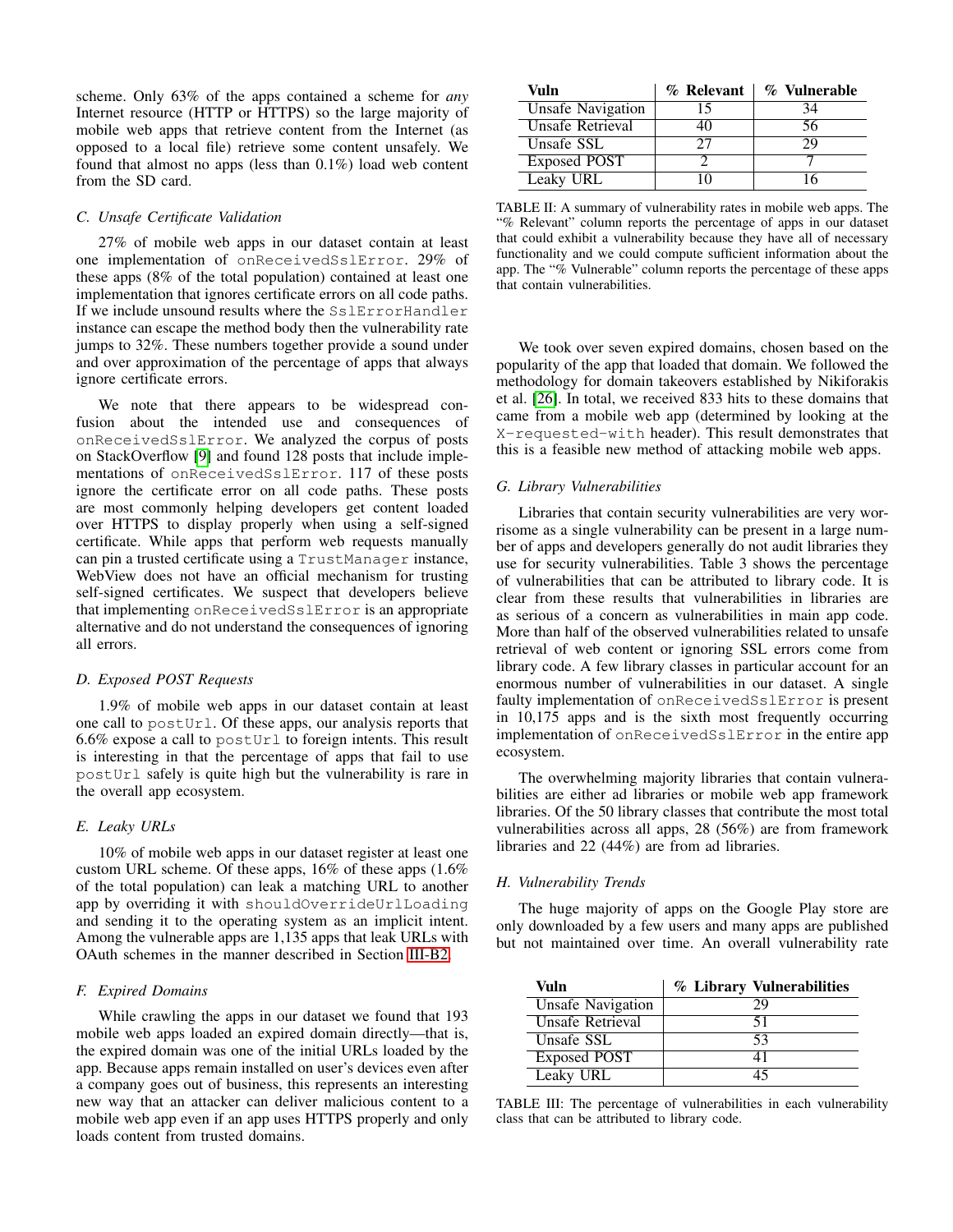

Fig. 4: A comparison of normalized vulnerability rates by app download count.

can therefore be misleading if most of the vulnerable apps are either unpopular or long out of date. However, we find that this is not the case for the vulnerabilities we studied. Figure 4 shows the normalized vulnerability rate for each vulnerability class broken down by app popularity. There is no clear trend across all vulnerability classes, but there are strong trends within vulnerability classes. The percentage of apps that allow navigation to untrusted content, load content over HTTP, and ignore certificate errors decreases with app popularity. The percentage of apps that expose POST requests to foreign intents and leak URLs increases dramatically with app popularity. We suspect that vulnerabilities related to unsafe web content are more well known in the community and the major developers are addressing these vulnerabilities while vulnerabilities related to exposed POST requests and leaky URLs might be less well understood.

Figure 5 shows the normalized vulnerability rate for each vulnerability class broken down by whether an app received an update within one year of our collection date (June, 2014). We might expect apps that receive regular updates would be less likely to contain vulnerabilites but the data is more mixed, showing different trends for different vulnerability classes. Recently updated apps are less likely to ignore certificate errors, expose POST request, and leak URLs but are more likely to allow unsafe navigation to untrusted content. Among all vulnerability classes the vulnerability rate is still high in recently updated apps, indicating that users cannot stay safe by only using up-to-date apps.

We also want to highlight a specific vulnerability related to the JavaScript Bridge. Apps that load untrusted web content in some manner, use the JavaScript Bridge, and target Android API version 4.1 or below are vulnerable to a remote code execution attack. Malicious web content uses the Java Reflection interface on an exposed Bridge Object to execute arbitrary Java code with the permissions of the app [\[10\]](#page-9-14). This dramatically increases the capabilities of malicious web content and exposes the user to all kinds of havoc. 56% of apps that can load untrusted web content use the JavaScript Bridge



Fig. 5: A comparison of normalized vulnerability rates between apps that have been updated or first published within one year of data collection (June, 2014) and apps that have not been updated recently. Note that the rates do not average to 1.0 because of different population sizes.

(a much higher percentage than the general app population) and 37% target Android API version 4.1 or below.

Because Android 4.2 was released more than two years ago (November, 2012), we might expect that recently published or updated apps would be safe against this exploit. Unfortunately this is not the case. Figure 6 shows the percentage of vulnerable apps using the JavaScript Bridge that target unsafe Android API versions. We can see a clear trend downwards between old and new apps but the percentage of apps that target unsafe Android API versions, and thereby increase the severity of attacks from untrusted web content, remains high.

#### *I. Threats to Validity*

The scale of this experiment demands that our analyses are less computationally intensive, which can lead to both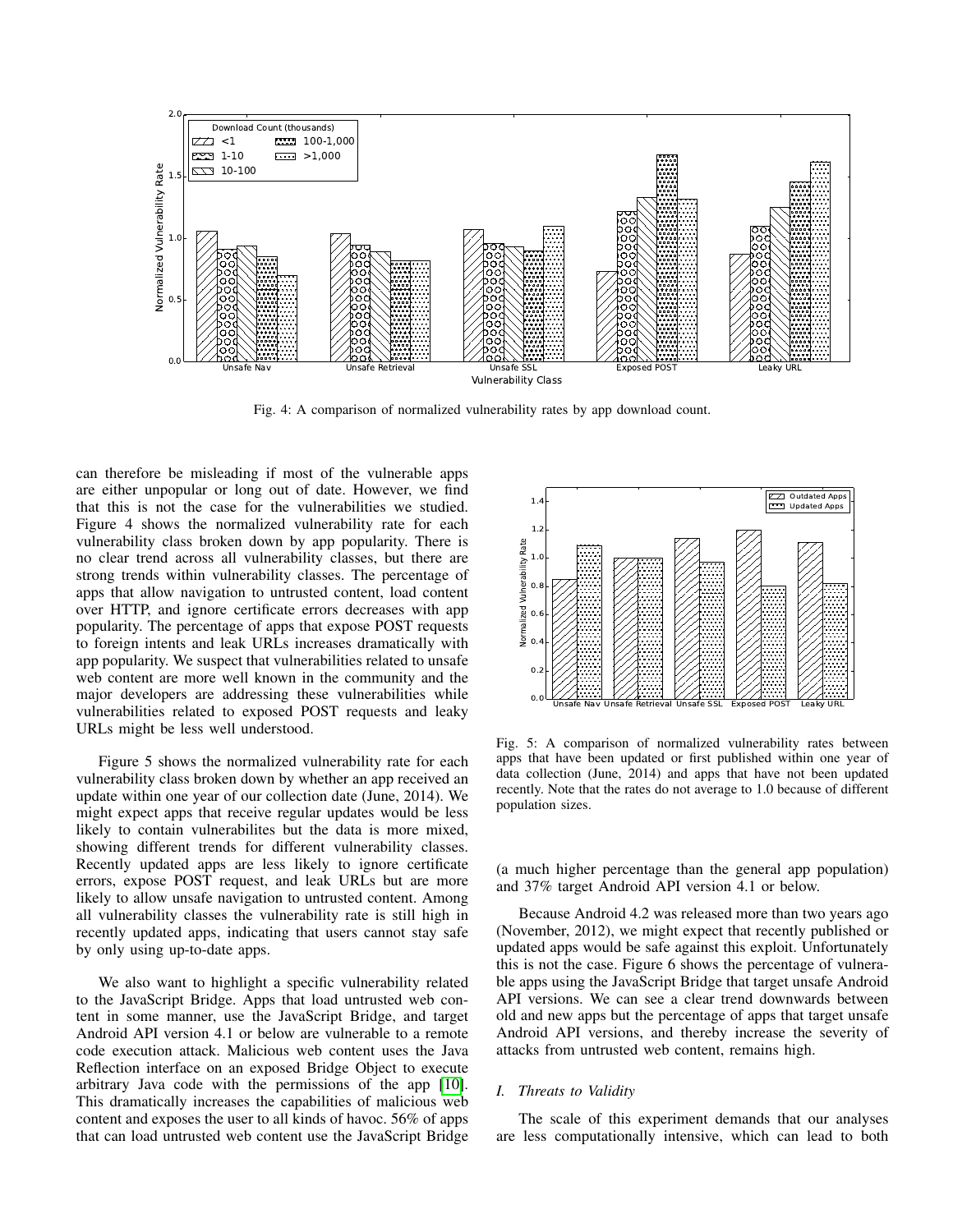

Fig. 6: A comparison of Remote Excecution Exploit rates between apps that have been updated or first published within one year of data collection (June, 2014) and apps that have not been updated recently.

false positives (reporting a vulnerability when none exists) and false negatives (failing to report a true vulnerability). Knowing this, we designed our analyses to be conservative and avoid false positives. This ensures that our measurements represent a lower bound on the number of WebView vulnerabilities in the Android ecosystem. However, there are still some opportunities for false positives, which we address here.

The string analysis used to identify initial URLs is very conservative. The analysis is intraprocedural to prevent call graph imprecision from creating incorrect results and we treat joins as assignments of unknown values so every reported URL will be a true concrete parameter to a navigation method. The only risk is if a call to loadUrl is dead code. We manually analyzed 50 apps that contained reported initial URLs and found no examples of dead loadUrl calls that had reported URL values.

We only report that an ignores certificate errors if an implementation of onReceivedSslError calls proceed on all code paths. While this approach will fail to report apps that incorrectly validate certificates, it ensures that every reported app contains an insecure implementation of on-ReceivedSslError.

Our analysis of shouldOverrideUrlLoading implementations is similarly conservative. Because we only report the result of this method if the slice was able to execute completely and without using unknown data, we can be sure that any behavior we observe is identical to the behavior in the running app.

The reachability analysis used to identify apps that expose POST requests to foreign apps is the most likely to report false positives. Rather than generating a call graph using pointsto sets, we only use the static type of receiver objects and the class hierarchy to determine virtual method targets. This can lead to spurious call edges and invalid paths from an exposed app component to a POST request. Apps can also include logic to validate incoming Intents, which will not be captured by our analysis. We manually analyzed 50 apps that our reachability analysis reported and found a false positive rate of 16%. If this rate holds true across the entire dataset then the true vulnerability rate among apps that use postUrl is 5.5%. We note that the false positives usually involved much longer call chains than the true positives, which implies that setting a maximum call chain length could reduce the false positive rate.

# *J. Mitigation*

Addressing these varied vulnerabilities is a serious challenge, but here we offer suggestions to Google Android and mobile OS developers to help reduce the frequency or severity of vulnerabilities unique to mobile web apps.

- Allow developers to specify a whitelist of trusted domains in a declarative fashion in the app's Manifest. Today, developers must correctly implement both shouldOverrideUrlLoading *and* shouldInterceptRequest to safely constrain navigation. This change would ensure that safe navigation control is foolproof.
- Allow developers to expose Bridge Objects to a whitelist of domains. Presently, apps depend on correct navigation control to ensure that untrusted content does not have access to the JavaScript Bridge. This would reduce the severity of attacks available to untrusted web content loaded in a WebView.
- Display information about the security of the user's connection. Right now there is no way for a concerned user to know the status of his or her connection and cannot make an informed decision to input sensitive information.
- Display a warning in AndroidStudio on calls to SslErrorHandler.proceed. A warning is already displayed when apps enable JavaScript and such a warning would hopefully reduce the number of apps that ignore any and all certificate errors.
- Allow developers to declare unique custom URL schemes and ensure that no other installed app registers the same schemes. In Android 5.0 custom permissions were changed to have a uniqueness requirement [\[3\]](#page-9-15). A similar feature for URL schemes would ensure that apps cannot leak URLs with custom schemes to foreign apps.

If followed, these recommendations will reduce both the frequency and severity of mobile web app vulnerabilities.

# VI. RELATED WORK

<span id="page-8-0"></span>A number of studies have examined individual vulnerabilities related to the vulnerability classes we study. None look at datasets of the same scale or are able to discuss trends in vulnerable apps. In each case, as explained below, our work expands beyond the prior understanding of these vulnerabilities.

Luo et al. [\[25\]](#page-10-4), Chin et al. [\[17\]](#page-10-1), and Georgiev et al. [\[21\]](#page-10-5) studied attacks on mobile web apps from untrusted content. Luo et al. [\[25\]](#page-10-4) manually analyzed a small set of apps for vulnerabilities but incorrectly assumed that mobile web apps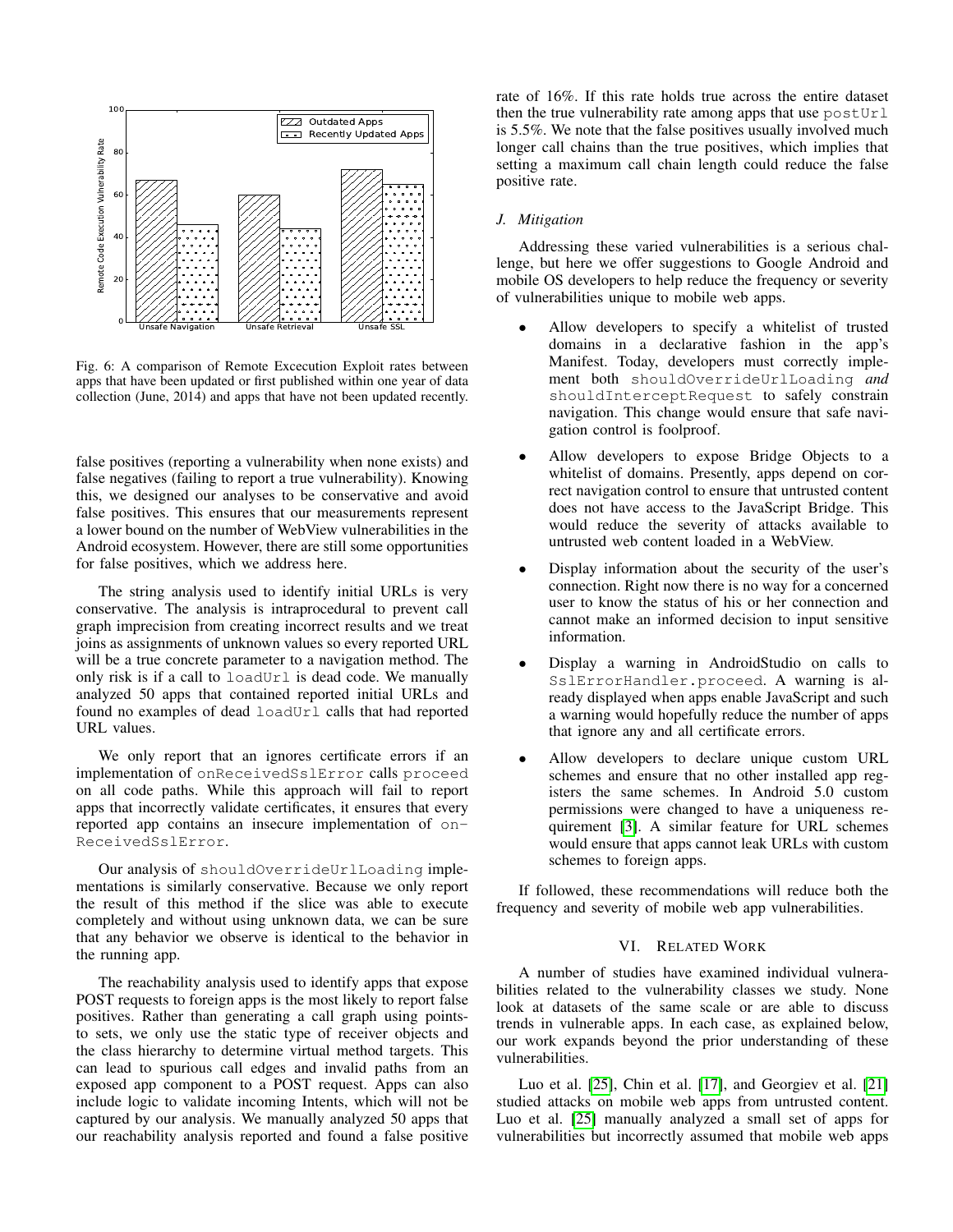allow navigation to arbitrary web content and therefore failed to explore the effect of navigation control on mobile web app security. Chin et al. [\[17\]](#page-10-1) built a static analyzer to find apps that allow navigation to untrusted content. The authors understand the importance of the shouldOverrideUrl-Loading method but handle it using a simple heuristic that fails to capture its behavior accurately. The authors also do not consider implementations of shouldInterceptRequest in their analysis. Georgiev et al. [\[21\]](#page-10-5) studied the JavaScript Bridge in mobile web apps developed using PhoneGap and analyzed several thousand mobile web apps for vulnerabilities but their experiment is limited to apps built using PhoneGap, and, like Luo et al. [\[25\]](#page-10-4), they do not explore the effect of navigation control. Within the scope of attacks from untrusted web content, our work extends beyond these results by accurately capturing the effect of navigation control methods when identifying apps that navigate to untrusted web content.

Fahl et al. [\[19\]](#page-10-6) and Tenduklar et al. [\[28\]](#page-10-7) analyzed Android apps for errors in their SSL implementations and found that many apps validated certificates incorrectly. Sounthiraraj et al. [\[27\]](#page-10-8) built a dynamic analysis tool to detect apps that incorrectly validate SSL certificates. However, these studies overlook onReceivedSslError as a method of incorrectly validating SSL certificates and do not measure how freqently developers implement it unsafely. Our results are therefore orthogonal to these results and combine to demostrate that incorrect use of SSL is a widespread problem in Android apps.

Chen et al. [\[15\]](#page-9-9) manually studied several popular OAuth providers for mobile apps and identified how the differences between the mobile and browser environments can lead to OAuth vulnerabilities. One vulnerability they describe is how a leaky URL vulnerability can expose OAuth credentials to malicious apps. Their work focuses specifically on OAuth and does not consider the more general vulnerability class of leaky URLs or the broader vulnerability classes we consider.

Several studies have explored exposed app components as a mechanism to perform privilege escalation attacks in Android. Davi et al. [\[18\]](#page-10-9) first demonstrated that inter-app communication can leak privileged operations to other apps. Grace et al. [\[22\]](#page-10-10) and Lu et al. [\[24\]](#page-10-11) built systems for identifying apps that leak privileges. Felt et al. [\[20\]](#page-10-12) proposed a mechanism for preventing privilege leaks using IPC inspection, and Bugiel et al. [\[14\]](#page-9-16) provided another solution to prevent privilege leaks at the operating system level. The mechanism for these vulnerabilities is similar to the mechanisms behind the exposed POST request vulnerability but represent attacks on the mobile device and its APIs instead of an attack on a mobile web application.

Other studies have explored different vulnerabilities in mobile web apps than we study. Jin et al. [\[23\]](#page-10-13) built a tool to analyze mobile web apps developed using PhoneGap for an XSS-like vulnerability where untrusted data retrieved from channels like SMS and barcodes is used to construct scripts that are rendered in a WebView. Wang et al. [\[30\]](#page-10-14) examined how malicious web content can force inter-app communication and exploit apps (whether they are mobile web apps or traditional apps) that register custom URL patterns. This vulnerability can be seen as the inverse of the leaky URL vulnerability, where a untrusted URL load is forced upon an app rather than a trusted URL load leaking to an untrusted app. The authors manually analyzed a small set of popular apps and found several vulnerabilities. They proposed a defense involving attaching labels to inter-app messages with an origin and enforcing same-origin policies on the communication channel.

## VII. CONCLUSION

<span id="page-9-2"></span>While allowing rich interaction between embedded web content and app code, mobile web apps also present security problems beyond those otherwise associated with the mobile platform or the web. We selected several vulnerabilities in mobile web apps and developed scalable analyses to identify these vulnerabilities. We analyzed a large dataset of 998,286 mobile web apps and found that 28% of the apps contained at least one security vulnerability. Our analyses provide a conservative underestimate of the true vulnerability rate for the most common vulnerabilities in our dataset so this result represents a lower bound on the number of vulnerable apps in the wild. We explored trends in vulnerable apps and found that vulnerabilities are present across the entire app ecosystem, including in libraries and the most popular apps. Finally, we listed mitigations that involve changes to the Android APIs that will reduce the frequency and severity of these vulnerabilities.

#### **REFERENCES**

- <span id="page-9-7"></span>[1] plus.google.com/+AdrianLudwig/posts/1md7ruEwBLF. Acessed: 2015- 1-28.
- <span id="page-9-0"></span>[2] About Apache Cordova. cordova.apache.org/#about. Accessed: 2015- 1-28.
- <span id="page-9-15"></span>[3] Android 5.0 Behavior Changes. [developer.android.com/about/versions/](developer.android.com/about/versions/android-5.0-changes.html) [android-5.0-changes.html.](developer.android.com/about/versions/android-5.0-changes.html) Accessed: 2015-1-28.
- <span id="page-9-6"></span>[4] Android Browser Same Origin Policy Bypass. rafayhackingarticles.net/2014/08/android-browser-same-originpolicy.html. Acessed: 2015-1-28.
- <span id="page-9-8"></span>[5] Android Platform Versions. [developer.android.com/about/dashboards/](developer.android.com/about/dashboards/index.html) [index.html.](developer.android.com/about/dashboards/index.html) Accessed: 2015-1-28.
- <span id="page-9-11"></span>[6] Apktool. [code.google.com/p/android-apktool.](code.google.com/p/android-apktool) Accessed: 2014-2-14.
- <span id="page-9-4"></span>[7] Building Web Apps in WebView. [developer.android.com/guide/](developer.android.com/guide/webapps/webview.html) [webapps/webview.html.](developer.android.com/guide/webapps/webview.html) Accessed: 2015-1-28.
- <span id="page-9-1"></span>[8] PhoneGap. phonegap.com/about. Accessed: 2015-1-28.
- <span id="page-9-13"></span>[9] Stack Exchange Data Dump. [archive.org/details/stackexchange.](archive.org/details/stackexchange) Accessed: 2015-1-28.
- <span id="page-9-14"></span>[10] WebView addJavascriptInterface Remote Code Execution. labs.mwrinfosecurity.com/blog/2013/09/24/webviewaddjavascriptinterface-remote-code-execution. Accessed: 2015-1-28.
- <span id="page-9-12"></span>[11] BALL, T., AND HORWITZ, S. Slicing Programs with Arbitrary Control-Flow. In *Proceedings of the International Workshop on Automated and Algorithmic Debugging* (1993).
- <span id="page-9-10"></span>[12] BARTEL, A., KLEIN, J., LE TRAON, Y., AND MONPERRUS, M. Dexpler: Converting Android Dalvik Bytecode to Jimple for Static Analysis with Soot. In *Proceedings of the ACM SIGPLAN International Workshop on State of the Art in Java Program Analysis* (2012).
- <span id="page-9-5"></span>[13] BARTH, A., JACKSON, C., AND MITCHELL, J. C. Securing Frame Communication in Browsers.
- <span id="page-9-16"></span>[14] BUGIEL, S., DAVI, L., DMITRIENKO, A., FISCHER, T., SADEGHI, A.- R., AND SHASTRY, B. Towards Taming Privilege-Escalation Attacks on Android. In *Proceedings of the 19th Symposium on Network and Distributed System Security* (2012).
- <span id="page-9-9"></span>[15] CHEN, E. Y., PEI, Y., CHEN, S., TIAN, Y., KOTCHER, R., AND TAGUE, P. Oauth demystified for mobile application developers. In *Proceedings of the 21st ACM Conference on Computer and Communications Security* (2014).
- <span id="page-9-3"></span>[16] CHIN, E., FELT, A. P., GREENWOOD, K., AND WAGNER, D. Analyzing Inter-Application Communication in Android. In *Proceedings of the International Conference on Mobile Systems, Applications, and Services* (2011).